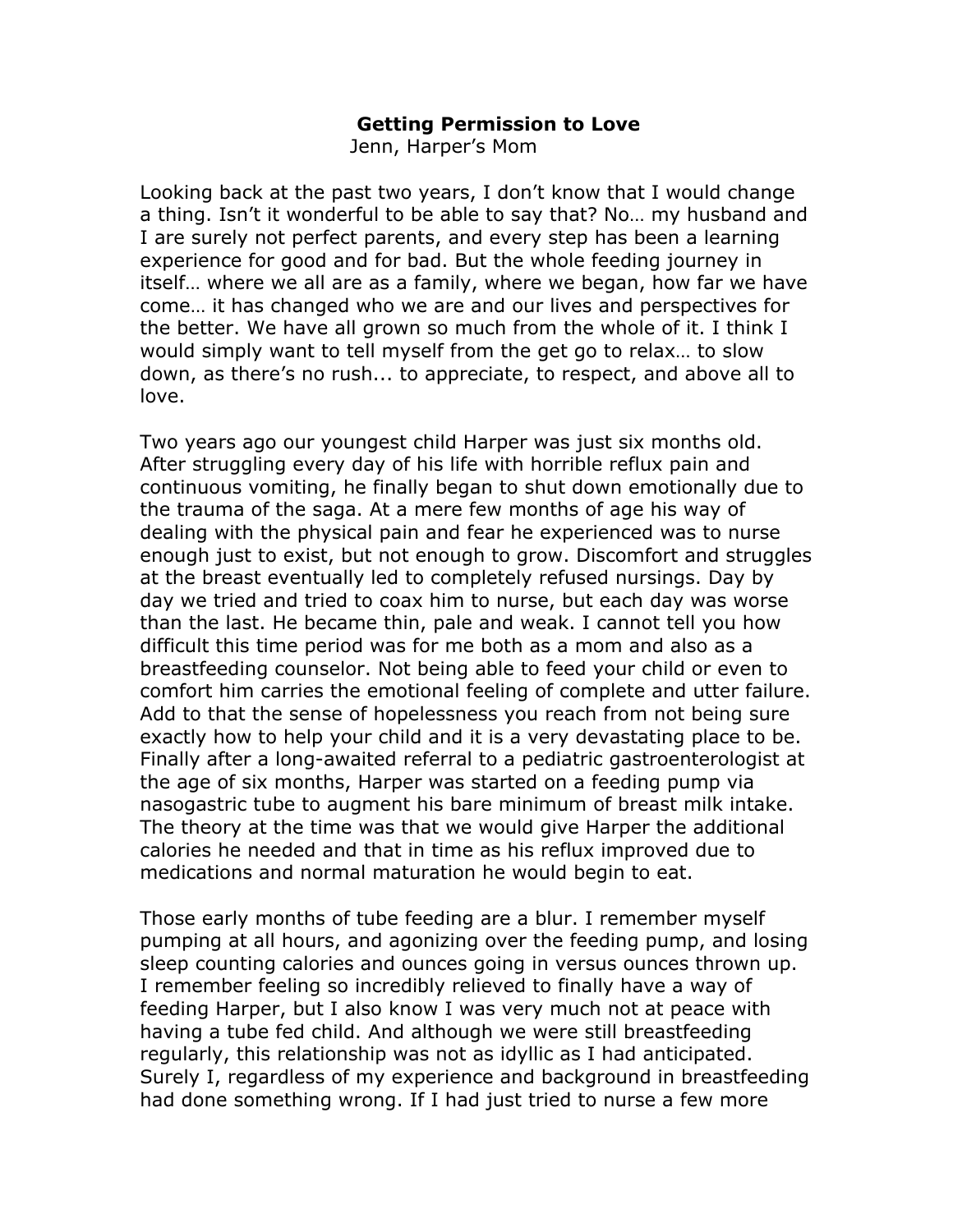times per day? Or perhaps push to nurse fewer times? A different position? Different environment? What had I done or not done? The Ng tube, although a welcome and needed intervention was still an enemy. How much weight gained until he can and will eat? What's the magic number? How many more ounces? How much more time? The counting and judging and waiting and hurrying we wished on him in the beginning… poor little guy. Such an unhappy time for all of us.

Fast forward two years. Here we are. Yes, the hated Ng tube is gone, but was replaced with a much loved gastrostomy tube a long time ago. Did I say loved? Yes. We love it for it is a part of Harper, and a tool that we can use to help him to be as healthy as possible via nutrition. Notice I said a part of Harper… not the only part, just a small part. But more on that later. So yes… Harper is now almost three and has been tube fed for two years now. So many things have changed. Those early nights of a feeding pump hooked up to an ng tube are distant (and still troubling) memories. Under the guidance of a registered dietician and with the approval of our pediatric gastroenterologist and pediatrician we feed Harper boluses through the day of pureed table foods or soothing teas. Usually he has whatever our family eats for breakfast, lunch and dinner. We offer him whole foods at his place at the dinner table just like his older two brothers. Why shouldn't we? Although Harper does have severe reflux still (so we avoid spicy and acidic foods) he is above all a normal little guy. Harper weaned last month so the breastfeeding is gone completely. But he does take in some liquids… water or juice or miso soup…. by mouth. On a really great day when he is feeling especially daring and confident he'll munch on a chocolate chip cookie or piece of tofu or cantaloupe and swallow a bit. On a not so brave day Harper might chew up and spit out an entire plate of food with the family dinner and swallow nothing. And that's okay too.

So what has happened along the way? When did six months become two and a half years? Where did calories become nourishment? How did feeding go from a medical procedure to special family time? Where did judgment become acceptance and even finally respect? How did we as parents progress from questioning our errors to becoming confident... even proud and appreciative… of our journey? When did love become truly unconditional?

As time went on Marsha helped us to realize all of these things. Her "Get Permission" approach to feeding is so simple, really. It's about loving, of course, but also respecting your child as an individual. These little people who end up needing gastrostomy tubes are not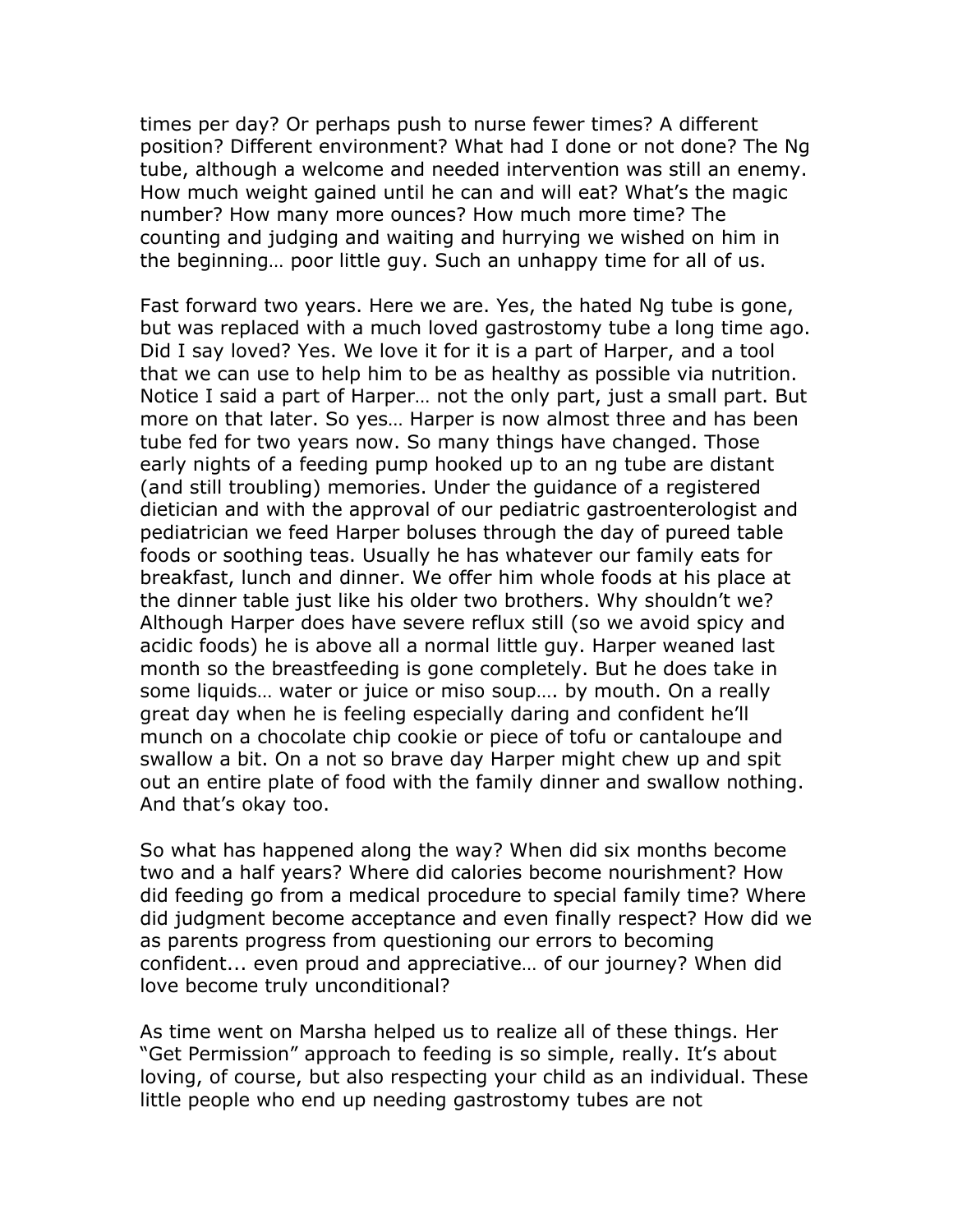purposefully complicating things. They arrived in this position not by choice. If they found it so easy to eat then they would already. Period. There is no mind game here, or willfulness, or manipulation by them. The unavoidable and traumatic experiences (reflux pain, daily vomiting, Ng tubes and NICU stays) that led them to this point are ones that most of us would recoil from as well. If we could only put ourselves in their shoes and try to see their perspectives we might approach things differently. We are not feeding a g tube… we are nourishing a child. Yes… the route by which the food goes in might be different than the kid next door but the message is just as positive: I love you. I want you to grow, to thrive and to feel well. I want you to know that I understand where you are coming from. I am so proud of you. I am here for you unconditionally. We will… (we will!) get through this together, and when you are ready.

The "Get Permission" approach for feeding is child-led and anything but passive. Harper acts as the guide for our journey. He shows us with gestures, expressions and even words what he is ready (and not ready) for. What are his forward-moving cues in this active approach? Harper seeks out food experiences. He helps to select the foods at the family table that will be on his plate. Interestingly enough he asks for a bit of everything that is available at the table. After he helps to dish food onto his own plate, Harper talks with us as we cut his food into manageable pieces. For any given food item there are several sizes of pieces. Small mouse bites are so that he can easily discern and manage morsels in his mouth. More typically-sized toddler pieces are there so that he can chew larger pieces of food for that oomph of sensory pleasure, although he usually spits them back onto his plate. We always have large, hand-size pieces somewhere on the plate so he can pick up food and bite sections off to munch on, as that's a whole other food experience. Finally at every meal there is some sort of soup, smoothie, or puree for Harper to enjoy. Although he is most certainly not limited to this consistency with regards to foods to taste, he is most comfortable with actually swallowing significant quantities of this type. He also builds more confidence with these shakes and realizes that the ounce he swallowed into his belly actually does help to satiate that hunger feeling. As Harper drinks more liquids and progresses from touching, then tasting, then chewing, and finally swallowing foods, he is actively participating in food experiences. At all times he is the one to choose bites and self-regulate… we are not spoon-feeding, directing, or pressuring.

As parents we also take a very active role in this approach. We present a variety of foods at meals that are nutritious, exciting, and varied. We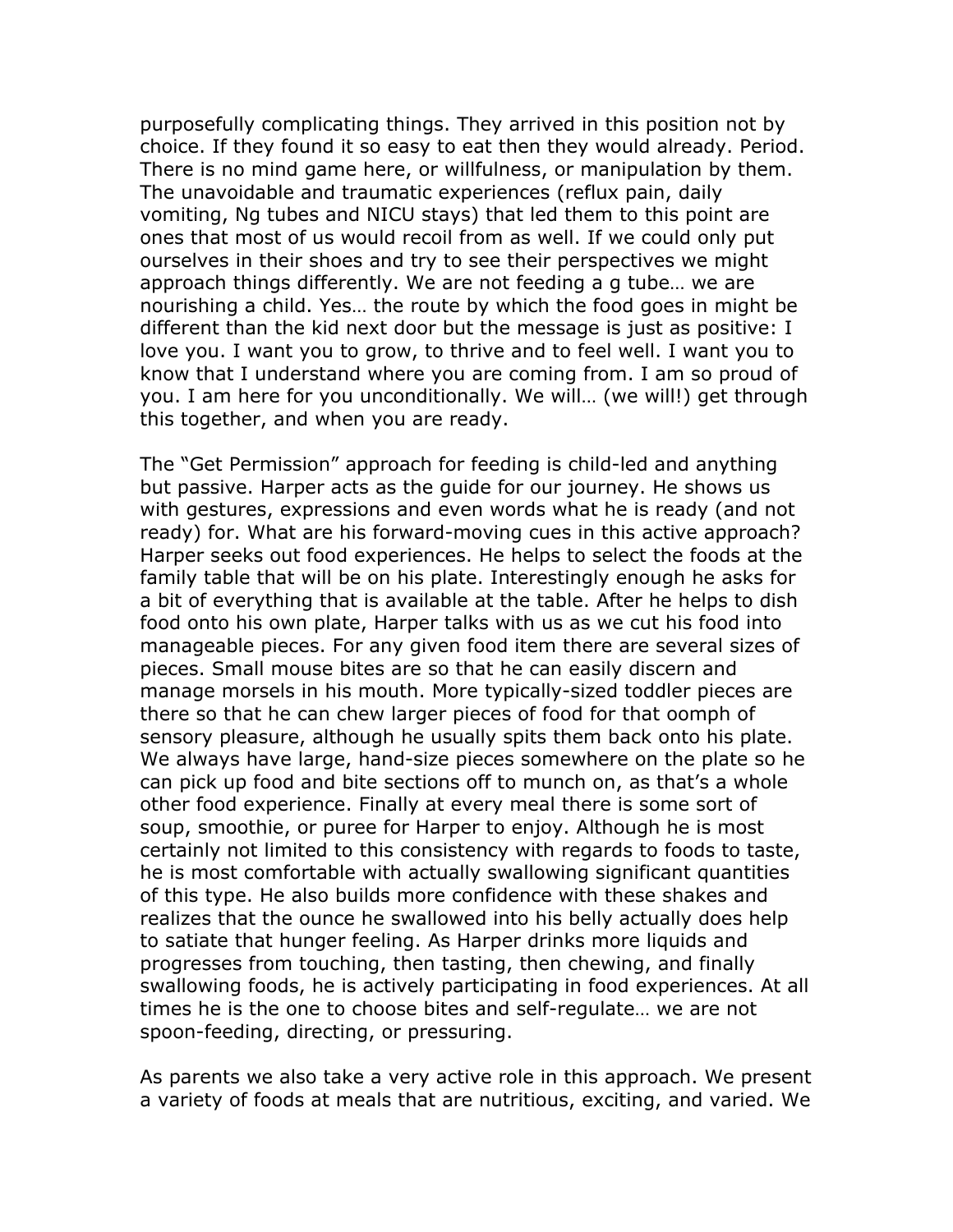make sure that the foods are presented in a number of sizes and ways on his plate. We support him with the opportunities with food to explore, to build confidence, and gradually to learn to love... yes, to love... to eat. There is no bite counting, or our mandating that he try anything. It is our responsibility to make meals and time with food fun, light-hearted and emotionally uplifting. In addition, we put a considerable amount of thought into the meal schedule for when he is tube fed throughout the day. The blended foods Harper gets in his tube are similar to what anyone might eat for that particular time of day. For example, for breakfast he might start the day with a granola, yogurt, and mango parfait as that is a wonderfully yummy and healthy way to start a day. We are most recently tweaking bolus times to fall behind the meals he shares with family, as that way we can most appropriately help him to find hunger at a given mealtime and respond to his body's cues well. My husband, Harper and I are not the only ones involved in this active get permission approach either. It is very much family-mediated.

Harper's two older brothers (although only four and six years old) are integral to his progress. They model how delicious the foods are and they are the first to try new foods and encourage his venturing out into uncharted territory as well. This past weekend as my four year-old talked with squid legs literally hanging out of his mouth, Harper broke down and demanded a piece as well and loved it. How's that for real world adaptability?

As a family we also talk quite a bit about how full or empty our tummies feel, how crunchy or wet or sticky or delicious a particular food is, and so on. We also are vocal with recognizing little things… what a great job you did on that soup, or looks like that broccoli was really yummy to you, etc. Every second of every day Harper knows how proud of him we are for who he is and how far he has come. We celebrate small victories and rejoice in what he can do every day. He might have a day where he throws up and feels awful or a day when he swallows something… on both days Harper knows how wonderful he is to us.

As he builds confidence and remains supported and happy he becomes more able to try new things with food, and he builds even more food skills. As he does so he understands all along that eating is fun. Food is happiness. There are only good things here. He is building for a lifetime of comfort with and around food. When he finally becomes completely orally fed… and he will when he is ready…. he will have the